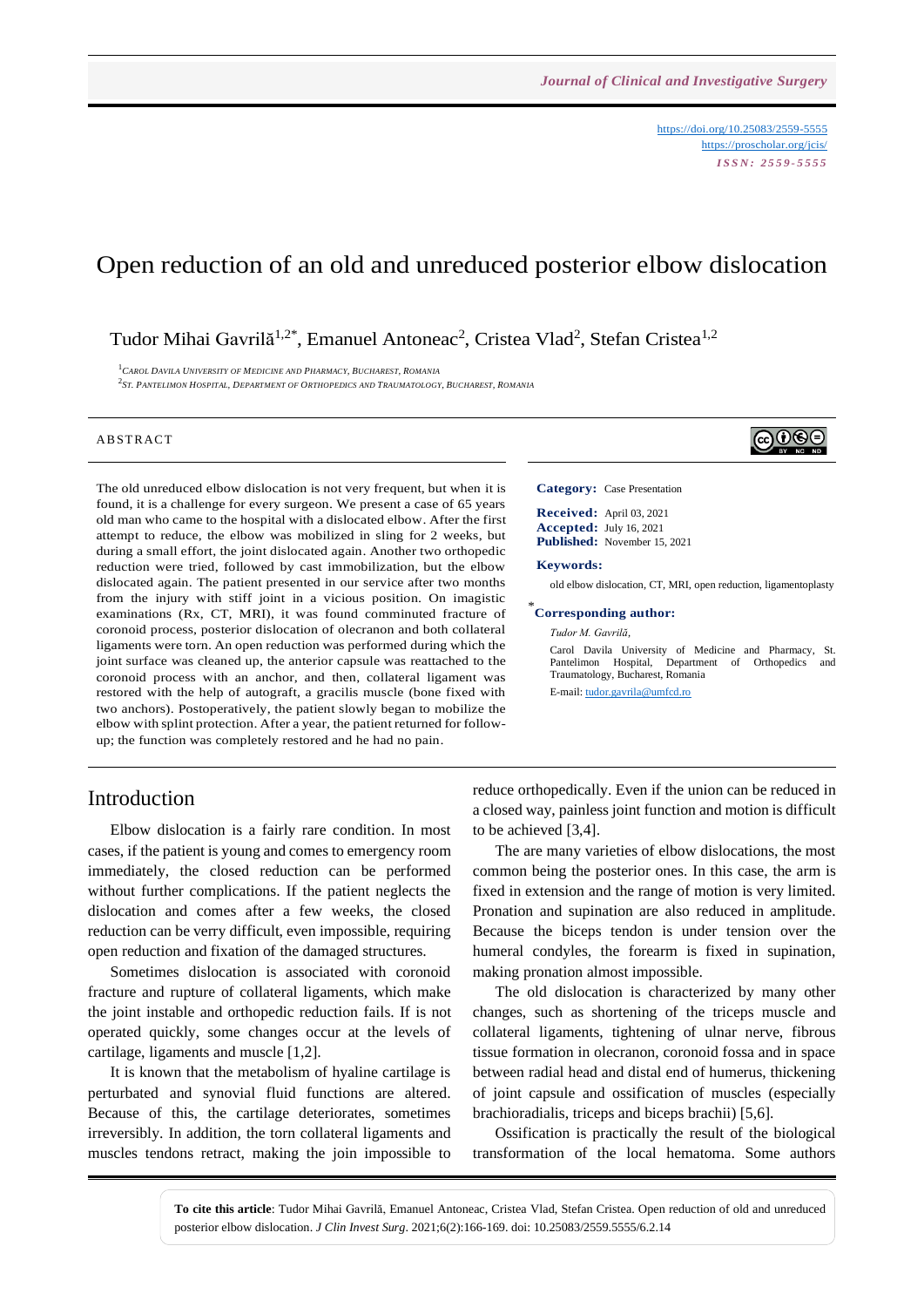describe a" radial humeral horn", an ossification developed near the radial head under the periosteum and capsule [7].

#### Case Presentation

We present a 65-year-old man with an unreduced and unstable old dislocation of his right elbow. He fell on this forearm and dislocated the join. In the emergency-room the dislocation was reduced orthopedically and immobilized in a sling for two weeks. After this period, he started the motion, but the joint dislocated again. Any attempt to reduce the dislocation failed, so he came in our hospital after 2 months after the injury.

On physically examination, the elbow was stiff, with the forearm in supination and very slight flexion. All the muscles were in tension, the pronation was impossible and the anatomy of the region was modified, the olecranon being preeminent posterior under the skin. Fortunately, he had no neurological changes, and the pulse at the radial artery was present.

Plain radiographs showed posterior dislocation of the elbow (Figure 1, a-b). Preoperatively, a CT scan with reconstruction was performed to better visualize the joint. The coronoid process was fractured and the distal end of the humerus was displaced anteriorly in its place (Figure 2, a-b). The patient did not complain of too much pain, but the function was severely impaired.



**Figure 1**. a) The anteroposterior radiography; b) The lateral radiography shows posterior dislocation of elbow



**Figure 2**. a) The fracture of coronoid process and anterior displacement of distal humerus can be seen on CT reconstruction image; b) Posterior displacement of olecranon

After a thorough analyze of the case, we made the decision to open the joint to reduce and stabilize the elbow. With the patient in supine position, we harvested the gracilis tendon from the same side of the knee. Then, we made an incision over posterior aspect of the radial head, prolonged over the lateral side of lateral epicondyle (Kocher approach) [8,9].

The lateral extensors were detached and then the joint was carefully inspected. All fibrous tissues were removed from the coronoid and olecranon fossa. During the process, the torn collateral ligament insertion was detached from the bone to allow reduction of the elbow and complete movement.

After debridement, the distal humerus was put in his place, but the joint still remained instable in the anteroposterior plane. The anterior capsule was attached to the coronoid process with an anchor (Figure 3). After this, the flexion-extension movement was checked. With the elbow antero-posterior stabilized, we focused on lateral instability. A drill hole was made near the isometric center of the epicondyle. The tendon was bentin two with the help of PushLock anchor, one end of the tendon being attached to the epicondyle.

A new hole was made in the ulna and the other end of bent tendon was inserted and attached to the bone with another PushLock. Stability in the lateral plan and elbow motion was verified. After that, the extensor muscles were sutured to the lateral edge of the humerus. The soft tissues were closed with a 3-0 Vicryl and the skin with 3-0 Prolene.



**Figure 3**. Metallic anchor that attaches the anterior capsule to the coronoid process

The arm was immobilized in a posterior splint in the elevated position. Splint was removed several times a day to allow gently flexion-extension and pronation-supination movements. With the rage of the movement and the regained strength, the splint was discarded during the day, but was worn during the night for 2-3 months. After a year, the patient returned for follow-up (Figure 4, a-d).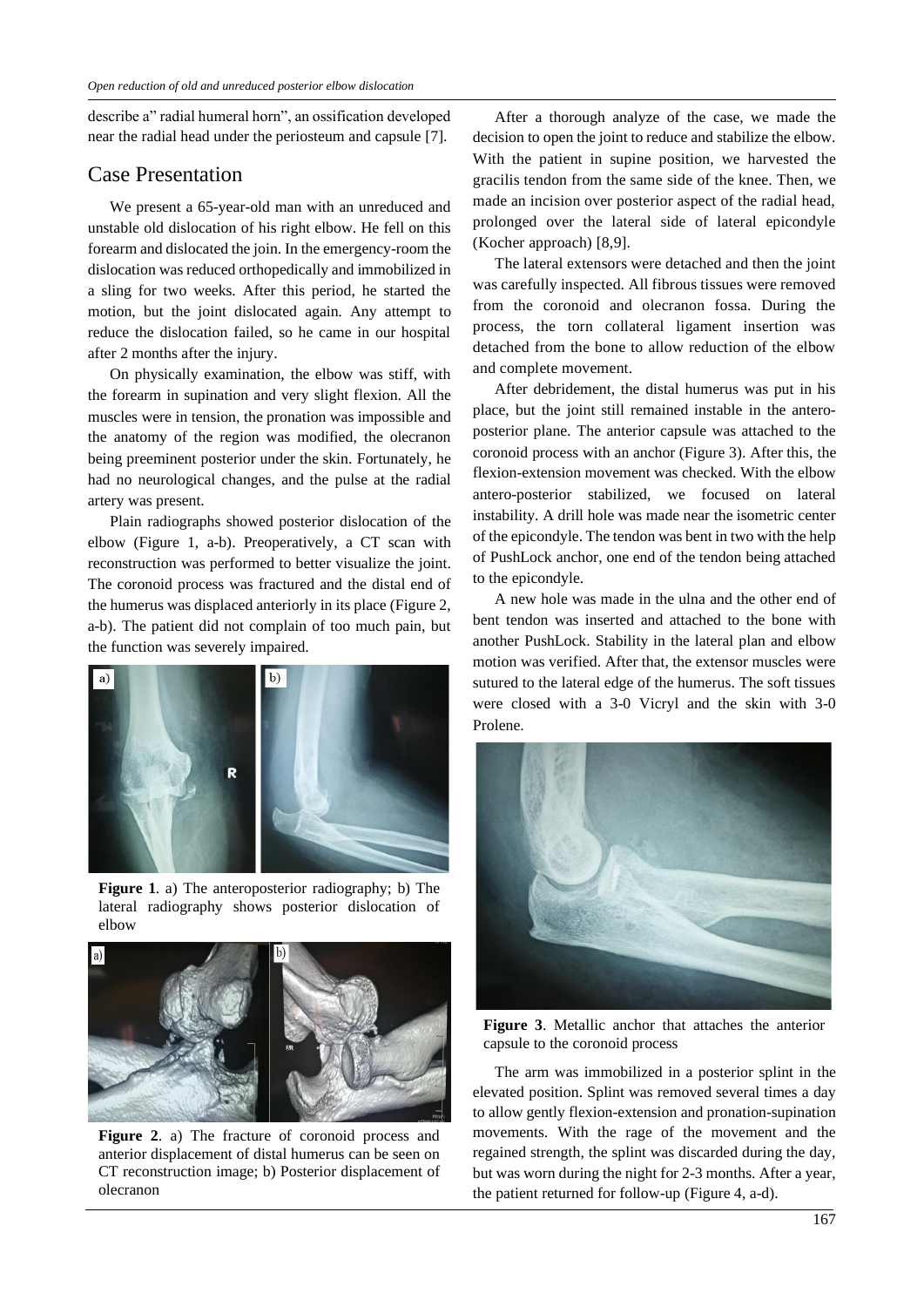

Figure 4 (a-d). Patient range of motion after one year from surgery.

## Discussion

Elbow is a joint who consists of three bones: humerus, ulna and radius. Two strong ligaments (ulnar collateral ligament and lateral collateral ligament) ensure the stability of the joint. In severe trauma, these ligaments are torn and the distal end of the humerus can lose its place, moving in most cases anteriorly.

Usually, elbow dislocation is treated orthopedically, with a close reduction followed by splint immobilization for two weeks, time required for healing of injured ligaments. After that period, the splint is removed and the patient starts the progressive movement of the elbow.

If the dislocation is associated with the fracture of the coronoid process, the joint remains instable. A joint who stays unreduced for more than 3 weeks becomes stiff, being almost impossible to be reduced by orthopedic maneuvers [10,11]. In our case we have an old man with unreduced right elbow dislocation. In addition to dislocation, the fracture of the coronoid process makes the joint unstable. First attempts of reduction failed and he remained for two months in a splint. Many changings occurred during this period. The cavity of joint filled with fibrous tissue, the capsule became thick, the tendons around the elbow, as triceps, biceps, brachialis were tensioned and shortened, making pronation very limited with stiffness in supination.

In this case, the only therapeutic option was open reduction of dislocation associated with reconstruction of the lateral collateral ligament. Imagistic examinations (radiographs, CT and MRI) are mandatory and showed us in detail bone deficiency and pattern of dislocation, thus helping to plan the operation. In particular, CT reconstruction was absolutely necessary to detect the bone lesions and displacements.

With the patient in supine position, the gracilis tendon was first harvested from the knee, this autograph being necessary for the reconstruction of lateral collateral ligament; then through a lateral approach, we opened the joint. After a thorough examination and debridement, the bones were relocated and the anterior capsule was attached to the coronoid process with a metallic anchor. With elbow stabilized in the antero-posterior plane, the lateral instability was treated. The Gracilis tendon was used to reconstruct the torn lateral collateral ligament.

Postoperatively, the surgery was protected with a splint. Immediately after a few hours, the splint was removed and the patient started gently active of motion. Rehab program helped the patient to regain strength and complete range of motion. Thus, a year after the operation, he was able to have full extension and flexion, full pronation and a very slow deficit of supination. It is known that for daily activity, a range of 100-degree motion is enough, but our patient had restored almost full motion.

# Highlights

- $\checkmark$  Old unreduced elbow dislocation is a rare condition, but the pathology is very difficult to treat.
- $\checkmark$  Open reduction, debridement of the joint surfaces, fixation of torn capsule and reconstruction of collateral ligament with gracilis (or allograph) is the most common procedure.

## Conclusions

Despite its rarity, elbow dislocation must be recognized and treated quickly, the most common method being close reduction. An acute dislocation can be reduced quite easily, with good long-term results.

Imagistic investigations are mandatory to discover associated bone lesions that may influence the prognostic. A fracture of coronoid process can lead to instability, making the close reduction to fail.

The old unreduced dislocation is followed by multiple changes inside the joint, such as fibrosis, shortening of muscles, tension of ulnar nerve, stiffness in vicious positions. All these pathological modifications make the close reduction impossible [12,13].

In the case of an old unreduced dislocation, the only option is to open the joint and to fix all damaged structures inside [14,15].

A thorough understanding of the anatomy and function of the elbow is necessary to perform such an operation. Reconstruction of collateral ligament is a very important step for a successful result. For this reason, such an operation performed in special units with personnel trained to address this pathology.

Surgery is not everything in such cases. Postoperatively, a careful rehabilitation program helps the patient to restore his elbow function. To obtain a good result, it is necessary to alternate between the splint protection and the active/ passive range of motion.